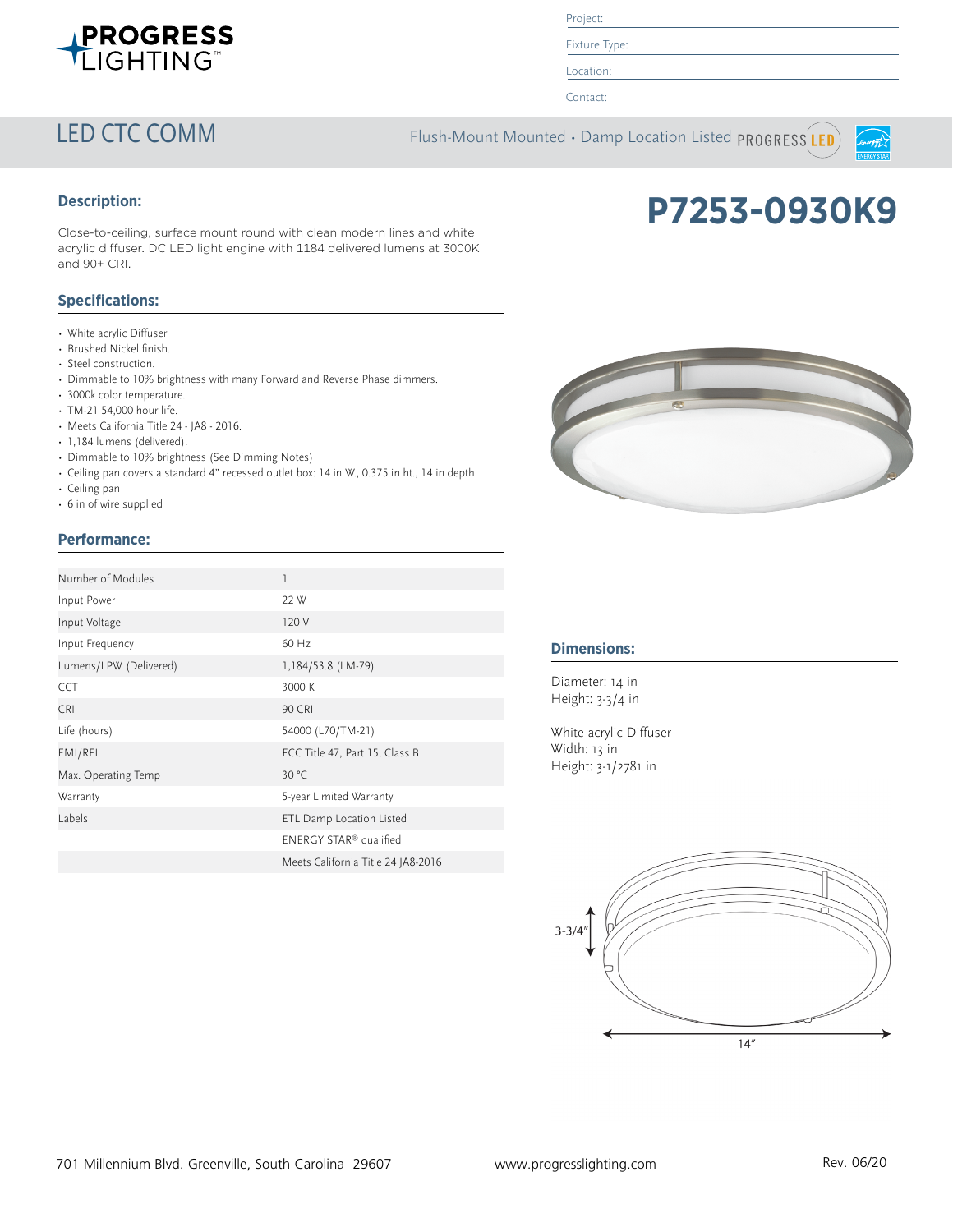

LED CTC COMM Flush-Mount Mounted • Damp Location Listed PROGRESS LED



| <b>ELECTRICAL DATA</b>                              | P7253-0930K9                   |
|-----------------------------------------------------|--------------------------------|
| Input Voltage                                       | 120 V                          |
| Input Frequency                                     | $60$ Hz                        |
| Input Current                                       | 0.183 A                        |
| <b>THD</b>                                          | $<20\%$                        |
| EMI/RFI                                             | FCC Title 47, Part 15, Class B |
| Operating Temperature                               | -30 °C to 30 °C                |
| Dimming                                             | Yes*                           |
| Over-voltage, over-current, short-circuit protected |                                |
| *See Dimming Notes for more information             |                                |
|                                                     |                                |

### **P7253-0930K9**

LED Light Engine: 3000 K 90 CRI System Wattage: 22 Fixture delivered lumens: 1184 Fixture Efficacy: 53.8 Spacing Criteria: 1.0



Test **17.00399** Test Date **02/09/17**

# Photometrics: **Protometrics:** P7253-0930K9

|          | ZONAL LUMEN SUMMARY |       |  |
|----------|---------------------|-------|--|
| ZONE     | LUMENS              | %FIXT |  |
| $O-3O$   | 238                 | 20.1  |  |
| $O - 4O$ | 395                 | 33.4  |  |
| 0-60     | 724                 | 61.1  |  |
| $O - 9O$ | 1037                | 87.6  |  |
| 90-120   | 103                 | 8.7   |  |
| 90-130   | 122                 | 10.3  |  |
| 90-150   | 143                 | 12.1  |  |
| 90-180   | 147                 | 12.4  |  |
| 0-180    | 1184                | 100.0 |  |